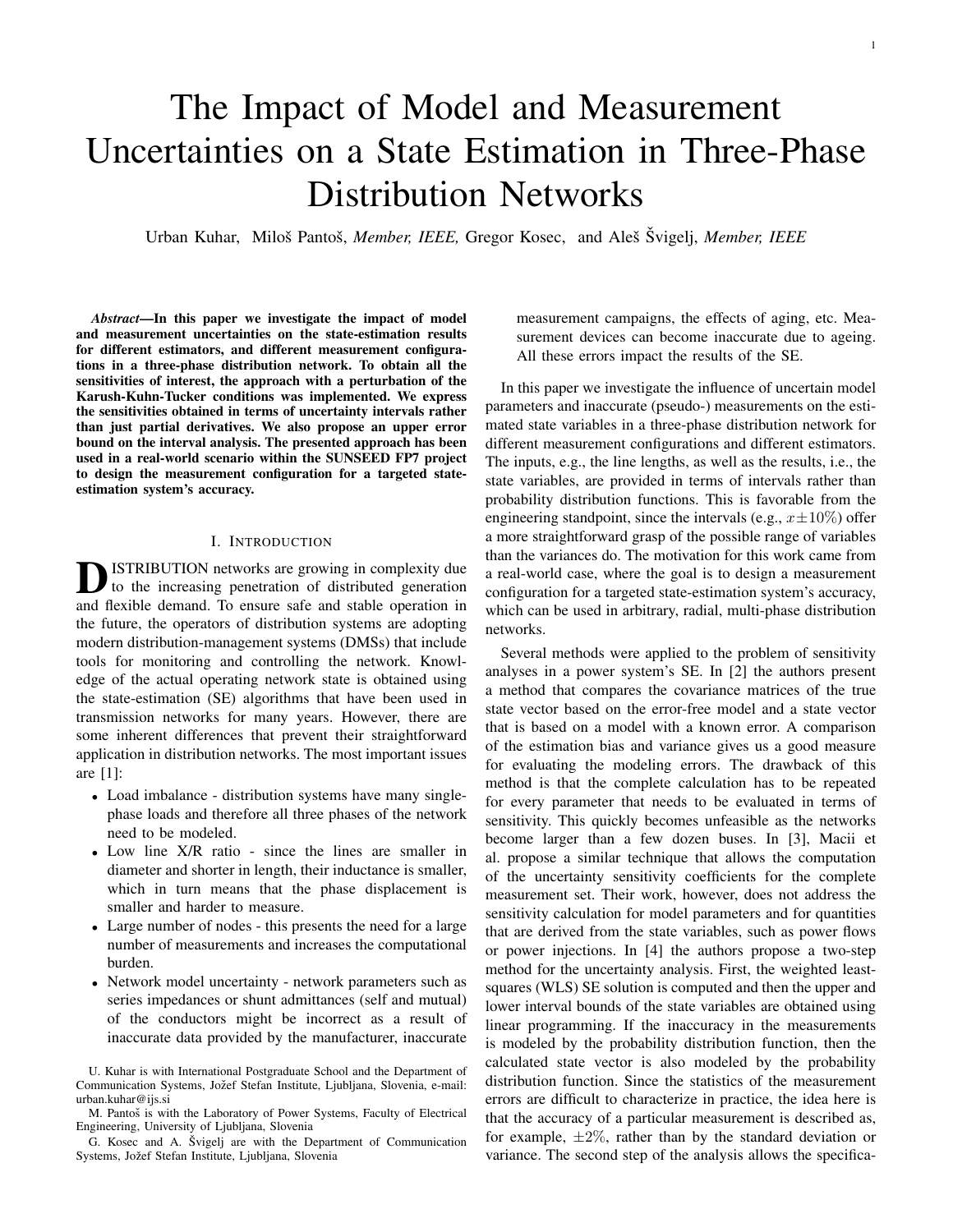tion of not just a single optimal estimate of the particular state variable, but also the uncertainty range within which we can be certain that the true value lies. The limitation of the method is that the lower and upper bounds need to be computed separately for each state variable, for each measurement. In [5] the authors expanded this approach to include the model parameters, as well. However, the limitation of the method to compute the lower and the upper bounds of the state variable for each variable separately, persists. In [6] a similar approach using the interval-analysis technique is proposed to find the bounds of the state variables for a power system whose line parameters lie within particular bounds. A linear measurement model is assumed, i.e., voltage phasor measurements only, other measurements are included by using the equivalentmeasurements technique, i.e., measurements are converted into their equivalent voltage phasor values. In [7], [8], Chakrabarti et al. developed analytical expressions for the propagation of the uncertainty of the phasor measurement units (PMUs) in the SE algorithm. They also applied two other approaches, i.e., the Monte Carlo method and the random fuzzy variables. Line-parameter uncertainties are also not considered in their work. Reference [9] also describes the use of the Monte Carlo method for the evaluation of different uncertainty sources on a three-phase state estimator. In [10], Mínguez and Conejo leveraged a perturbation approach to sensitivity analysis based on the differentiation of the Karush-Kuhn-Tucker (KKT) conditions described in [11]. The distinctive advantage of the perturbation approach is that it yields all the sensitivities with respect to all the parameters at once and does not require multiple consecutive state estimation runs like the statistics based approaches. The method is thus suitable for evaluation of sensitivities of large networks. Another advantage of the perturbation approach is that it is agnostic to the choice of the estimator.

Our approach builds on [10], which we expanded with the following contributions: we expressed the uncertainties in terms of intervals and proposed an upper error bound on the interval analysis. We implemented several different estimators, namely the WLS estimator, the Least Absolute Value (LAV) [12] estimator, the Schweppe-Huber Generalized-M (SHGM) estimator based on projection statistics [13], and the Least Median of Squares (LMS) estimator [14], [15] and performed exhaustive comparisons of local sensitivities of those estimators. We give suggestions on the choice of the most suitable distribution system estimator for several different scenarios based on these comparisons. The analyses were performed for a full three-phase network model, which enables us to study how different uncertainties spread across phases.

This paper is organized as follows. Section II provides the three-phase state-estimation formulation. Section III provides a review of the sensitivity expressions derived by perturbation of the KKT conditions. In Section IV the results are presented for the IEEE distribution test feeder with 13 buses.

### II. THREE-PHASE STATE ESTIMATION

The state of a network can be deduced from various types of measurements, but in order to do that a relationship between the measurements and selected state variables must be established. This relationship is nonlinear, in general, and can be written as:

$$
\mathbf{f} = \begin{bmatrix} f_1 \\ f_2 \\ \vdots \\ f_m \end{bmatrix} = \begin{bmatrix} h_1(x_1, \dots, x_n) \\ h_2(x_1, \dots, x_n) \\ \vdots \\ h_m(x_1, \dots, x_n) \end{bmatrix} + \begin{bmatrix} w_1 \\ w_2 \\ \vdots \\ w_m \end{bmatrix}
$$
(1)  
=  $\mathbf{h}(\mathbf{x}) + \mathbf{w}$ 

where **f** is the vector of the measurements and  $h(x)$  is the vector of nonlinear functions relating the measurements to the vector of the state variables **x** that consists of voltage phasors in all the network buses. The symbol  $\mathbf{w} \sim \mathcal{N}(\mathbf{0}, \mathbf{R})$ represents the noise contribution to the measurement vector. It is assumed that the noise in the measurements is uncorrelated and thus the measurement covariance matrix is  $\mathbf{R} = diag\{\sigma_1^2, \sigma_2^2, \ldots, \sigma_m^2\}.$ 

#### *A. State Estimators*

Since the problem in Eqn. 1 is overdetermined  $(m > n)$ , where *m* and *n* represent the number of measurements and the number of state variables, respectively, we define the weighted residual function for the *i*-th (*i*=1,...,*m*) measurement:

$$
r_i = \frac{f_i - h_i(\mathbf{x})}{\sigma_i \gamma_i} \tag{2}
$$

In general the estimation problem can be stated as the minimization of the following objective function:

$$
J(\mathbf{x}, \mathbf{a}) = \sum_{i=1}^{m} \gamma_i^2 \rho(r_i)
$$
 (3)

The estimators then differ by the choice of the *ρ* function and the *γ* weight.

*1) Weighted Least Squares estimator:* The WLS estimator is a quadratic form of the maximum likelihood estimator. It can be stated as the minimisation of the following objective function:

$$
J(\mathbf{x}, \mathbf{a}) = \sum_{i=1}^{m} r_i^2
$$
 (4)

where  $\rho(r_i) = 1/2 \cdot r_i^2$  and  $\gamma_i = 1$ . An estimate of the state can be obtained iteratively using the Gauss-Newton method, see [16] for example.

*2) Least Absolute Value estimator:* LAV estimator is based on the minimization of the  $\mathcal{L}_1$  norm of weighted measurement residual [17]. It can be stated as the minimisation of the following objective function:

$$
J(\mathbf{x}, \mathbf{a}) = \sum_{i=1}^{m} |r_i|
$$
 (5)

where  $\rho(r_i) = |r_i|$  and  $\gamma_i = 1$ . This is essentially a linear programming problem that can be solved with any of the existing techniques such as primal dual interior point method [18], iteratively re-weighted least squares [12], or a simplex based algorithm [16].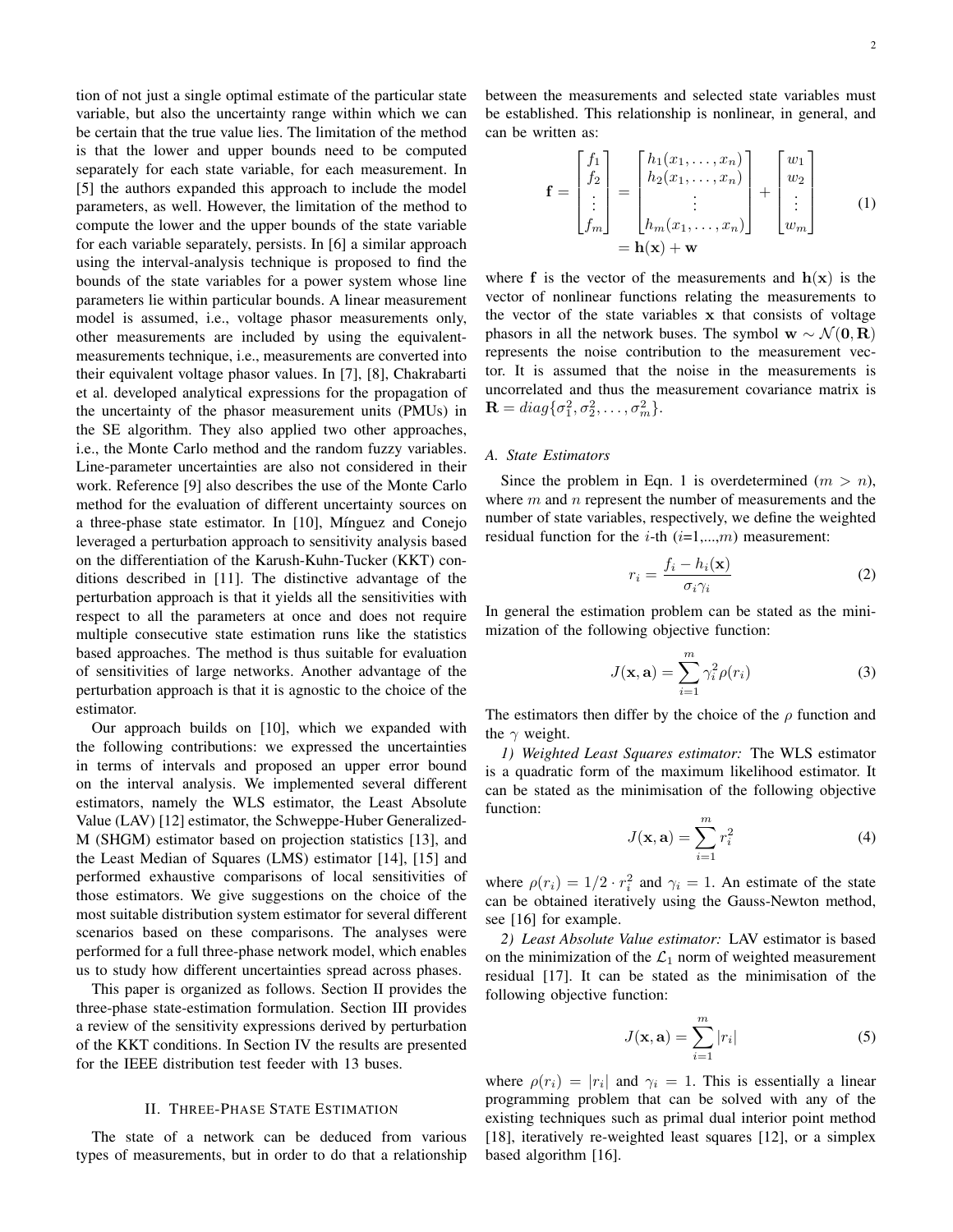*3) SHGM estimator based on projection statistics:* This method implements a projection algorithm that accounts for the sparsity of the Jacobian matrix. It assigns to each data point a projection statistics. Based on these projection statistics, a robustly weighted estimator is defined [13] as:

$$
\rho(r_i) = \begin{cases} \frac{1}{2}r_i^2 & |r_i| \le c\\ c|r_i| - \frac{c^2}{2} & otherwise \end{cases}
$$
 (6)

where:

$$
\gamma_i = \min\left\{1, \left(\frac{b_i}{PS_i}\right)^2\right\},\tag{7}
$$

$$
b_i = \chi_{\xi, 0.975}^2,
$$
\n
$$
[\mathbf{H} \cdot \mathbf{H}^T]
$$
\n(8)

$$
PS_i = \max_{\mathbf{H}_k} \frac{|\mathbf{H}_i \mathbf{H}_k^T|}{\beta_i} \quad k = 1, 2, \dots, m,
$$
 (9)

$$
\beta_i = 1.1926 \cdot \text{lomed}_i \left\{ \text{lomed}_{i \neq j} | \mathbf{H}_i \mathbf{H}_k^T + \mathbf{H}_j \mathbf{H}_k^T | \right\}, \tag{10}
$$

 $H_i$  is the *i*-th row vector of the Jacobian matrix  $H_i \xi$  is the number of nonzero entries in the corresponding (*i*-th) row of the Jacobian matrix, and a good choice for *c* ranges from 1 to 3 (selected in our case). For more detailed explanation of the estimator please see [13].

The presented estimation problem can be solved using the iteratively reweighted least squares (IRLS) algorithm.

*4) Least Median of Squares estimator:* The LMS estimator is a high breakdown point estimator that minimizes the *ν*-th ordered squared residual, yielding:

$$
J(\mathbf{x}, \mathbf{a}) = r_{\nu}^2,\tag{11}
$$

where:

$$
\nu = \frac{m}{2} + \frac{n+1}{2}.\tag{12}
$$

Residuals are first squared and then ordered by increasing value:  $r_1^2 \leq \ldots \leq r_m^2$ .  $r_\nu^2$  is the *ν*-th largest of these quantities.

The computation of the LMS estimates requires the combinatorial procedure which repeatedly selects set of measurements of size *n* for which the system is observable. For each selected set of measurements, the nonlinear system is solved by the Gauss-Newton method, the weighted residuals determined, and ordered by increasing squared values. The LMS estimates are then found by minimizing the objective function among the selected measurement sets. Since the full combinatorial search becomes computationaly infeasible even for small systems, different approaches are used to reduce the number of combinations in the search space, see [14], [15].

# *B. Three-Phase Branch Model*

Functions that relate measurements to the vector of state variables are developed from a three-phase branch model [19] in Fig. 1. The node voltage phasors are denoted as:  $E_m^a$  =  $|V_m^a|e^{j\phi_m^a}$ , where  $|V_m^a|$  represents the phasor magnitude, and *ϕ a <sup>m</sup>* represents a phase angle at the node *m* on phase *a*. The self and mutual series impedances are denoted as  $z_{km}^{xy}$ , where *k* and *m* are buses and *x* and *y* are phases on the buses *k* and *m*, respectively.  $Y_{km,sh}$  is the matrix of self and mutual shunt admittances. The matrices  $\mathbf{T}_{km}$  and  $\mathbf{T}_{mk}$  are used for the modeling of voltage regulators and tap changers.



Fig. 1. Three-phase unified branch model

Formulation of the state-estimation problem usually includes active and reactive line power flow and active and reactive node power-injection measurements, as well. Expressions for them are provided in Eqn. 16, Eqn. 17, Eqn. 18, and Eqn. 19 respectively, where  $y_{km}^{aa} = g_{km}^{aa} + jb_{km}^{aa}$  is the branch series admittance, and  $G_{km}^{ap}$  and  $B_{km}^{ap}$ , respectively, represent the real and imaginary components of the  $(a, p)$  element of the  $(k, m)$  system-admittance submatrix, and  $\kappa$  is the set of buses adjacent to bus *k*, including bus *k*.  $\Omega_p$  denotes the set of phases *{a, b, c}*.

Considering the cost function, the state-estimation problem can be formulated as an optimization problem including constraints:

minimize 
$$
J(\mathbf{x}, \mathbf{a})
$$
  
\nsubject to  $\mathbf{c}(\mathbf{x}, \mathbf{a}) = 0 : \lambda$ ,  
\n $\mathbf{g}(\mathbf{x}, \mathbf{a}) \leq 0 : \mu$ , (13)

where  $\mathbf{x} \in \mathbb{R}^n$ ,  $\mathbf{a} \in \mathbb{R}^p$ ,  $J(\mathbf{x}, \mathbf{a})$  is a scalar cost function,  $c(x, a)$  is the vector of equality constraints representing exactly known pseudo-measurements (zero injections),  $g(x, a)$  is the vector of inequality constraints (e.g., the phase angles must be smaller than  $\frac{\pi}{2}$ ), and  $\lambda$  and  $\mu$  are the Lagrange multiplier vectors for the equality and inequality constraints, respectively. Note that vector **a** includes measurements and model data that are of interest in the calculation of sensitivities. In our case it includes all the measurements and all the system-admittance elements, i.e., **G**, **B**, **b***shunt*, and **g***shunt*.

# III. PERTURBATION APPROACH TO SENSITIVITY ANALYSIS

#### *A. Sensitivities*

We are interested in the sensitivities around the current operating point, thus the first step towards obtaining sensitivities is to calculate the optimal solution for the current stateestimation problem, i.e., the problem in Eqn. 13 needs to be solved. The solution is denoted as  $(\mathbf{x}^*, \mathbf{a}, \boldsymbol{\lambda}^*)$ . Note that inactive, i.e., non-binding, inequality constraints are disregarded, and the active ones are incorporated as equality constraints. Then the KKT conditions are stated for the optimal solution:

$$
\nabla_{\mathbf{x}} J(\mathbf{x}^*, \mathbf{a}) + \sum_{k=1}^l \lambda_k^* \nabla_{\mathbf{x}} c_k(\mathbf{x}^*, \mathbf{a}) = \mathbf{0}
$$
 (14)

$$
c_k(\mathbf{x}^*, \mathbf{a}) = 0, k = 1, 2, \dots, l,
$$
 (15)

where  $\nabla$ **x** represents the gradient with respect to vector **x**, and *l* is the total number of equality and active inequality constraints. As the sensitivity analysis needs information about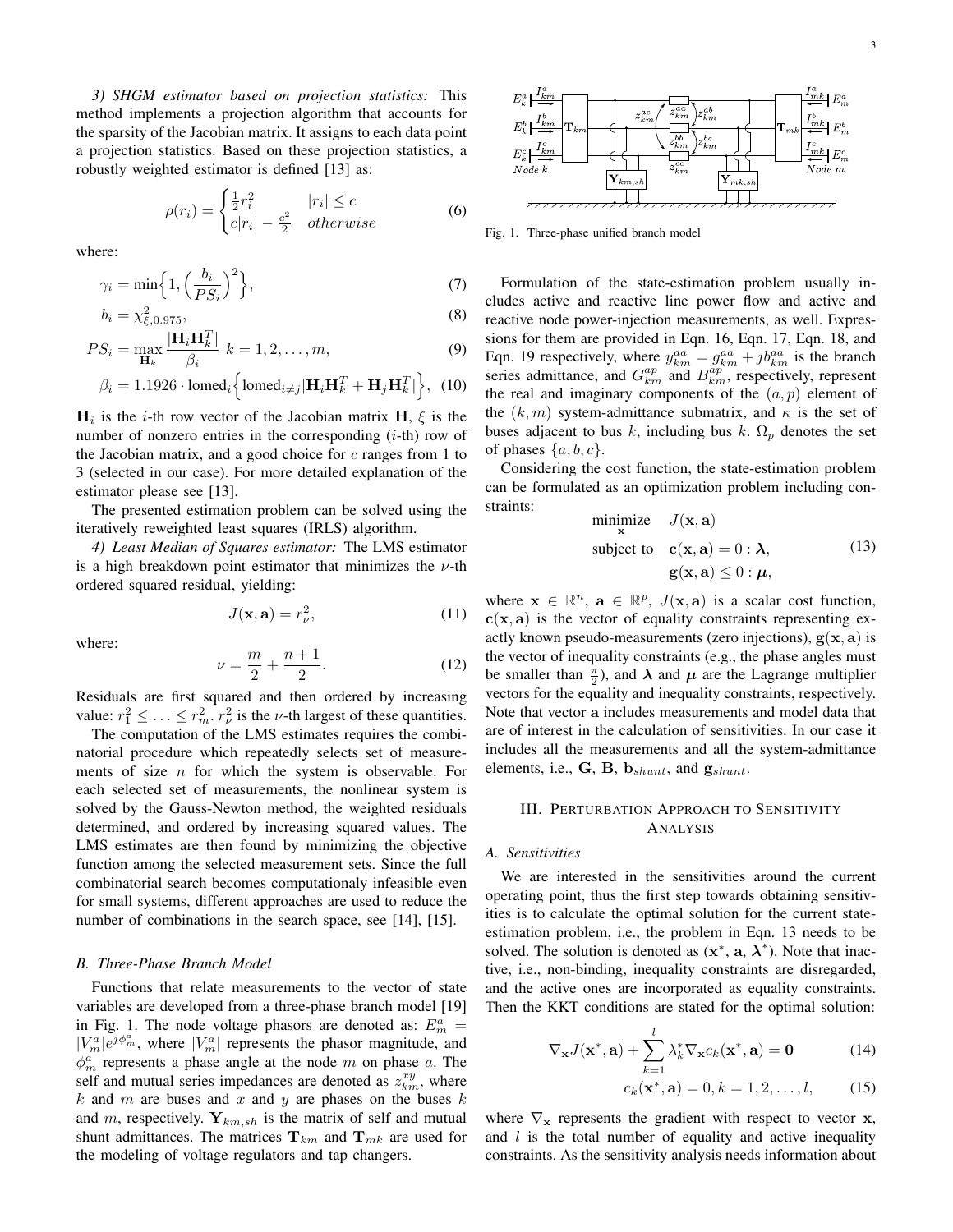$$
P_{km}^{a} = |V_{k}^{a}| \sum_{j \in \Omega_{p}} \sum_{n \in \Omega_{p}} \sum_{i \in \Omega_{p}} \left\{ t_{km}^{ni} t_{km}^{aj} |V_{k}^{i}| \left[ (g_{km}^{jn} + g_{km,sh}^{jn}) cos(\phi_{k}^{a} - \phi_{k}^{i}) + (b_{km}^{jn} + b_{km,sh}^{jn}) sin(\phi_{k}^{a} - \phi_{k}^{i}) \right] - t_{mk}^{ni} t_{km}^{aj} |V_{m}^{i}| \left[ g_{km}^{jn} cos(\phi_{k}^{a} - \phi_{m}^{i}) + b_{km}^{jn} sin(\phi_{k}^{a} - \phi_{m}^{i}) \right] \right\}
$$
\n
$$
Q_{km}^{a} = |V_{k}^{a}| \sum_{j \in \Omega_{p}} \sum_{n \in \Omega_{p}} \sum_{i \in \Omega_{p}} \left\{ t_{km}^{ni} t_{km}^{aj} |V_{k}^{i}| \left[ (g_{km}^{jn} + g_{km,sh}^{jn}) sin(\phi_{k}^{a} - \phi_{k}^{i}) - (b_{km}^{jn} + b_{km,sh}^{jn}) cos(\phi_{k}^{a} - \phi_{k}^{i}) \right] - t_{mk}^{ni} t_{km}^{aj} |V_{m}^{i}| \left[ g_{km}^{jn} sin(\phi_{k}^{a} - \phi_{m}^{i}) - b_{km}^{jn} cos(\phi_{k}^{a} - \phi_{m}^{i}) \right] \right\}
$$
\n
$$
P_{k}^{a} = |V_{k}^{a}| \sum_{m \in \kappa} \sum_{p \in \Omega_{p}} |V_{m}^{p}| (G_{km}^{ap} cos(\phi_{k}^{a} - \phi_{m}^{p}) + B_{km}^{ap} sin(\phi_{k}^{a} - \phi_{m}^{p})) \tag{18}
$$

$$
Q_k^a = |V_k^a| \sum_{m \in \kappa} \sum_{p \in \Omega_p} |V_m^p| \left( G_{km}^{ap} \sin(\phi_k^a - \phi_m^p) - B_{km}^{ap} \cos(\phi_k^a - \phi_m^p) \right) \tag{19}
$$

the dual problem, the required step before the sensitivity study is to obtain the dual variables solving the linear system of equations that is obtained from Eqn. 14. In the next step the KKT conditions are perturbed. The perturbation must be made in such way that the KKT conditions still hold [11]. The system of equations is then formed as follows:

$$
\begin{bmatrix} \mathbf{F}_{\mathbf{x}\mathbf{x}} & \mathbf{F}_{\mathbf{x}\mathbf{a}} & \mathbf{C}_{\mathbf{x}}^T \\ \mathbf{C}_{\mathbf{x}} & \mathbf{C}_{\mathbf{a}} & \mathbf{0} \end{bmatrix} \cdot \begin{bmatrix} d\mathbf{x} \\ d\mathbf{a} \\ d\lambda \end{bmatrix} = \mathbf{0} \tag{20}
$$

where the vectors and submatrices (including their dimensions) are:

$$
\mathbf{F}_{\mathbf{xx}(n \times b)} = \nabla_{\mathbf{xx}} J(\mathbf{x}^*, \mathbf{a}) + \sum_{k=1}^{l} \lambda_k^* \nabla_{\mathbf{xx}} c_k(\mathbf{x}^*, \mathbf{a}),
$$
 (21)

$$
\mathbf{F}_{\mathbf{xa}(n \times p)} = \nabla_{\mathbf{xa}} J(\mathbf{x}^*, \mathbf{a}) + \sum_{k=1}^{l} \lambda_k^* \nabla_{\mathbf{xa}} c_k(\mathbf{x}^*, \mathbf{a}),
$$
 (22)

$$
\mathbf{C}_{\mathbf{x}(l \times n)} = \left[ \nabla_{\mathbf{x}} \mathbf{c}(\mathbf{x}^*, \mathbf{a}) \right]^T, \tag{23}
$$

$$
\mathbf{C}_{\mathbf{a}(l \times p)} = \left[\nabla_{\mathbf{a}} \mathbf{c}(\mathbf{x}^*, \mathbf{a})\right]^T, \tag{24}
$$

where  $\nabla_{\mathbf{a}}$  represents the gradient with respect to vector  $\mathbf{a}$ , *∇***xx** and *∇***xa** represent the Hessian with respect to vectors **x** and **x**, **a**, respectively, and *p* is the dimension of vector **a**.

To calculate the sensitivities of the state vector with respect to the data vector, the system in Eqn. 16 is reformulated as:

$$
\mathbf{U} \begin{bmatrix} d\mathbf{x} & d\mathbf{\lambda} \end{bmatrix}^T = \mathbf{S} d\mathbf{a} \tag{25}
$$

where the matrices **U** and **S** are:

$$
\mathbf{U} = \begin{bmatrix} \mathbf{F}_{\mathbf{xx}} & \mathbf{C}_{\mathbf{x}}^{\mathbf{T}} \mathbf{C}_{\mathbf{x}} & 0 \end{bmatrix}
$$
  

$$
\mathbf{S}^{T} = -\begin{bmatrix} \mathbf{F}_{\mathbf{xa}} & \mathbf{C}_{\mathbf{a}} \end{bmatrix}
$$
 (26)

from which it follows that:

$$
\begin{bmatrix} \frac{\partial \mathbf{x}}{\partial \mathbf{a}} & \frac{\partial \mathbf{\lambda}}{\partial \mathbf{a}} \end{bmatrix}^T = \mathbf{U}^{-1} \mathbf{S}.\tag{27}
$$

The solution to the system in Eqn. 27 yields sensitivity expressions with respect to the data vector **a**, which contains the measurements and system-admittance elements. From an engineering perspective important parameters are the sensitivities with respect to the conductor lengths, i.e., their impedances (since the conductor resistances and reactances are linearly dependent on the conductor's length [20]). The chain rule must be used to obtain the sensitivities with respect to the line impedances from sensitivities with respect to the admittance elements.

Besides the sensitivities of the state variables, the sensitivities of the derived variables, such as power flows or power injections, are also of interest. The way to obtain them is again with the application of the chain rule.

The LAV, LMS, and SHGM estimators produce objective functions that have discontinuous derivatives. Since we are interested in small deviations of model and measurement parameters, we do not operate in the area of discontinuities with the SHGM and LMS estimators. This is not the case for the LAV estimator where discontinuity is encountered at  $r_i = 0$ . For the LAV estimator the problem is restated as:

$$
J(\mathbf{x}, \mathbf{a}) = \sum_{i=1}^{m} r_i
$$
 (28)

and the measurements are imposed as constraints [21], i.e.  $(f_i - h_i(\mathbf{x})) / \sigma_i \leq r_i$  and  $(f_i - h_i(\mathbf{x})) / \sigma_i \geq -r_i$ .

# *B. Implementation validation*

The perturbation approach to implementation of the sensitivity analysis was validated by comparing the obtained results with direct numerical derivatives. The measurements were generated from the load-flow results for the reference feeder loading provided by the IEEE [22], more precisely the validation was performed on the 13-bus IEEE distribution test feeder [22] shown in Fig. 2 (labels on the branches represent the phasing sequence, labels near the spot loads represent the load type and its connection (D - delta connection, Y - wye connection, PQ - constant power injection load, Z - constant impedance load, I - constant current load)). The validation was made on a single configuration of measurements, which is listed in Table I. The PMU column indicates the presence of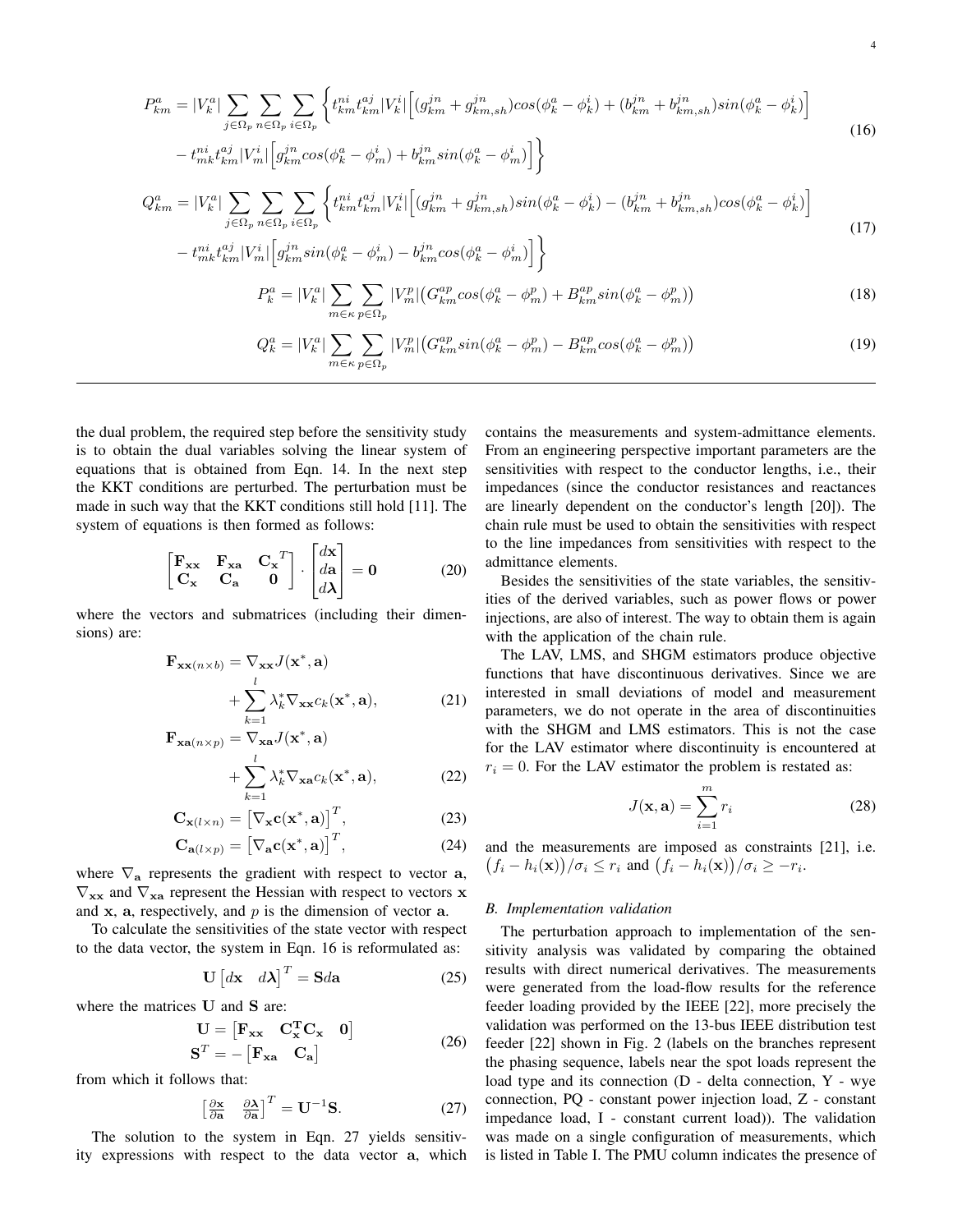

Fig. 2. The 13-bus IEEE test feeder

TABLE I MEASUREMENT CONFIGURATION FOR VALIDATION

| Bus ID | <b>PMU</b> | PQ injection | Equality constr. |  |
|--------|------------|--------------|------------------|--|
| 650    |            |              |                  |  |
| 632    |            |              |                  |  |
| 633    |            |              |                  |  |
| 634    |            |              |                  |  |
| 645    |            |              |                  |  |
| 646    |            |              |                  |  |
| 6320   |            |              |                  |  |
| 671    |            |              |                  |  |
| 692    |            |              |                  |  |
| 675    |            |              |                  |  |
| 680    |            |              |                  |  |
| 684    |            |              |                  |  |
| 652    |            |              |                  |  |
| 611    |            |              |                  |  |

a PMU measurement on a corresponding bus, the PQ injection bus indicates the presence of an active/reactive power-injection measurement on the corresponding bus, and the equality constr. column indicates whether zero injection constraints are imposed on the corresponding bus. For validation purposes the measurements were assumed to be perfectly accurate without added noise. The direct numerical derivatives were computed as follows: first, the state estimation was computed to obtain the reference state vector  $\mathbf{x}_{ref}$ , then the parameter in question was perturbed  $a + \Delta a$  and the state estimation was computed again with a perturbation, to obtain the state vector  $x_p$  the derivatives were then obtained as follows:  $\frac{1}{12}$  is  $\frac{1}{12}$  in the term is equilibrium to the state of the state of the state of the state of the state of the state of the state of the state of the state of the state of the state of the state of the stat

$$
\frac{\partial \mathbf{x}}{\partial a} \approx \frac{\mathbf{x}_p - \mathbf{x}_{ref}}{\Delta a}.
$$
 (29)

The case presented here is the phase-angle sensitivity across all buses with respect to the active power measurement on bus 634. The results are shown in Fig. 3. Similar results were obtained for other cases.

Note that each calculation of the direct numerical derivative requires the computation of the complete SE problem, which is computationally intensive. The direct approach thus becomes infeasible for networks larger than several dozen buses. However, the implementation of the direct numerical derivation is much simpler and thus less prone to error and we selected this approach to verify the implementation of the perturbation approach. The upper graph in the subplot (Fig. 3) shows the results obtained with the perturbation of the KKT



Fig. 3. Sensitivity of phase angles with respect to the active power measurement on bus 634

to the direct numerical derivative. It is clear that there is some difference between the perturbation approach results and the direct numerical derivatives. This difference is attributed to numerical errors, since in the perturbation approach all the derivatives are also computed numerically.

### *C. Error Bound*

The sensitivities obtained with the solution to the system in Eqn. 27 represent tangent lines at the optimal solution point. These derivatives are only truly valid for that point; however, from an engineering perspective we are more interested in intervals, e.g., we would like to know within which interval we can expect the state vector to be if we are confident that the line length is within a certain range.

The interval  $[-\mathbf{x}_a, \mathbf{x}_a]$  can be obtained from:

$$
\pm \mathbf{x}_a \approx \mathbf{x}^* \pm \Delta \mathbf{x} = \mathbf{x}^* \pm \Delta a \frac{\partial \mathbf{x}}{\partial a}.
$$
 (30)

Since the derivative is only valid for the optimal solution, an error will invariably be made with such an interval calculation.

An example for the phase part of the state-vector error is shown in Fig. 4, for 684 *−* 652 conductor impedance (*z*684*a−*652*a*). The error is computed as:

$$
E = max \Big| \mathbf{x}_{true} - (\mathbf{x}^* + \Delta z_{684a - 652a} \frac{\partial \mathbf{x}^*}{\partial z_{684a - 652a}}) \Big| \quad (31)
$$

The conductor has a specified length of 800 feet, while the computation was performed for an impedance interval corresponding to a conductor length in the range from 600 to 1000 feet  $(\pm 25\%)$ . It is clear that though the error is small it quickly increases as we move away from the value at the optimal solution **x** *∗* . Thus, a bound that would specify the maximum state vector error when a parameter interval analysis is performed is of interest. The error bound for the linear approximation would normally require knowledge of the secondorder derivatives  $\frac{\partial^2 \mathbf{x}}{\partial \mathbf{a}^2}$ . Calculating them is impracticable for the problem at hand.

Another approach is to take advantage of the nature of the problem and the radial topology of the distribution systems.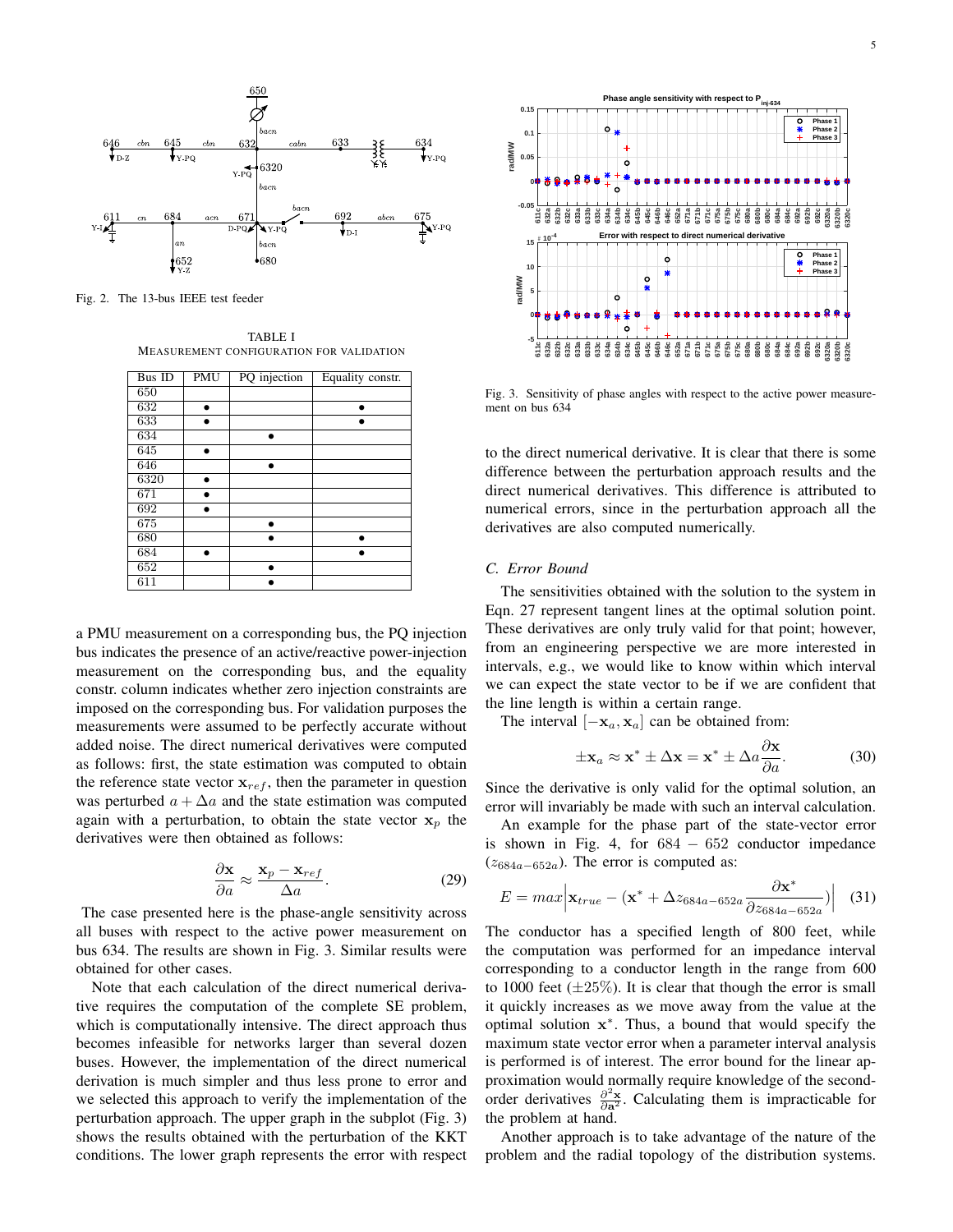

Fig. 4. Linearization error of phase-angle part of the state vector

The only two things that influence the state variables are the line impedances and the feeder loading. In radial networks the largest decrease of the state variables (voltage magnitudes and phase angles) is achieved when the estimated feeder loading is the largest and when the given line impedances are the greatest (and vice versa). We have performed simulations that illustrate this fact. Simulations were performed for six different feeder loadings and line impedances. For each run the loads as well as line impedances were increased. Figs. 5 and 6 depict that voltage magnitudes and voltage phases decrease on all the buses for each consecutive run. From this the rules for data



Fig. 5. Voltage magnitudes for linearly increased loads and impedances



Fig. 6. Voltage phases for linearly increased loads and impedances

vectors  $a_u$  and  $a_l$  that will yield the state vectors with the largest deviation from  $x^*$  in both directions (i.e.,  $x_u$  and  $x_l$ ) can be inferred. For power-injection and flow measurements the upper and lower interval bounds are taken for  $a_u$  and  $a_l$ , respectively:

$$
\{P_{i,u}, Q_{i,u}, P_{ij,u}, Q_{ij,u}\} = \{P_i, Q_i, P_{ij}, Q_{ij}\}\n+ \{\Delta P_i, \Delta Q_i, \Delta P_{ij}, \Delta Q_{ij}\}\n\{P_{i,l}, Q_{i,l}, P_{ij,l}, Q_{ij,l}\} = \{P_i, Q_i, P_{ij}, Q_{ij}\}\n- \{\Delta P_i, \Delta Q_i, \Delta P_{ij}, \Delta Q_{ij}\}\n\tag{33}
$$

For line resistances and reactances the upper interval bounds are also used:

$$
\{\mathbf r_{ij,u}, \mathbf x_{ij,u}\} = \{\mathbf r_{ij}, \mathbf x_{ij}\} + \{\boldsymbol{\Delta}\mathbf x_{ij}, \boldsymbol{\Delta}\mathbf r_{ij}\}\qquad(34)
$$

$$
\{\mathbf r_{ij,l}, \mathbf x_{ij,l}\} = \{\mathbf r_{ij}, \mathbf x_{ij}\} - \{\mathbf \Delta \mathbf x_{ij}, \mathbf \Delta \mathbf r_{ij}\}\
$$
 (35)

For voltage magnitudes the lower interval bounds are used:

$$
|\mathbf{V}|_{i,u} = |\mathbf{V}|_i - \Delta |\mathbf{V}|_i \tag{36}
$$

$$
|\mathbf{V}|_{i,l} = |\mathbf{V}|_i + \Delta |\mathbf{V}|_i \tag{37}
$$

For the voltage phase angles the lower interval bounds are also used:

$$
\Theta_{i,u} = \Theta_i - \Delta \Theta_i \tag{38}
$$

$$
\mathbf{\Theta}_{i,l} = \mathbf{\Theta}_i + \mathbf{\Delta}\mathbf{\Theta}_i \tag{39}
$$

The data vectors are thus formed as:

$$
\mathbf{a}_{u} = [\mathbf{P}_{i,u}, \mathbf{Q}_{i,u}, \mathbf{P}_{ij,u}, \mathbf{Q}_{ij,u}, \mathbf{r}_{ij,u}, \mathbf{x}_{ij,u}, [\mathbf{V}|_{i,u}, \mathbf{\Theta}_{i,u}].
$$
\n(40)

$$
\mathbf{a}_{l} = [\mathbf{P}_{i,l}, \mathbf{Q}_{i,l}, \mathbf{P}_{ij,l}, \mathbf{Q}_{ij,l}, \mathbf{r}_{ij,l}, \mathbf{x}_{ij,l}, |\mathbf{V}|_{i,l}, \mathbf{\Theta}_{i,l}].
$$
\n(41)

Using them, the state vectors  $x_u$  and  $x_l$  are obtained. With the obtained state vectors, the upper error bounds on the interval calculations can be specified as:

$$
\left|\mathbf{x}_{u} - \left(\mathbf{x}^{*} + \Delta a \frac{\partial \mathbf{x}^{*}}{\partial a}\right)\right| \geq \left|\mathbf{x}_{true} - \left(\mathbf{x}^{*} + \Delta a \frac{\partial \mathbf{x}^{*}}{\partial a}\right)\right| \quad (42)
$$

$$
\forall a \in [\mathbf{a}, \mathbf{a}_{u}]
$$

$$
\left|\mathbf{x}_{l} - \left(\mathbf{x}^{*} + \Delta a \frac{\partial \mathbf{x}^{*}}{\partial a}\right)\right| \geq \left|\mathbf{x}_{true} - \left(\mathbf{x}^{*} + \Delta a \frac{\partial \mathbf{x}^{*}}{\partial a}\right)\right| \quad (43)
$$

$$
\forall a \in [\mathbf{a}, \mathbf{a}_{l}]
$$

These error bounds only apply to radial networks.

#### IV. RESULTS

The sensitivity calculations were performed for the three different measurement configurations that are listed in Table II, and for four different estimators, namely WLS, LAV, SHGM, and LMS. For each configuration the sensitivities of the state variables with respect to the measurements and the conductor impedances (self and mutual) were of interest. Different measurement configurations and estimators yield a large number of possible combinations, and although we conducted an exhaustive number of simulations, we choose to depict the most interesting results. The following subsections provide results for the uncertain conductor length, and the uncertain measurements.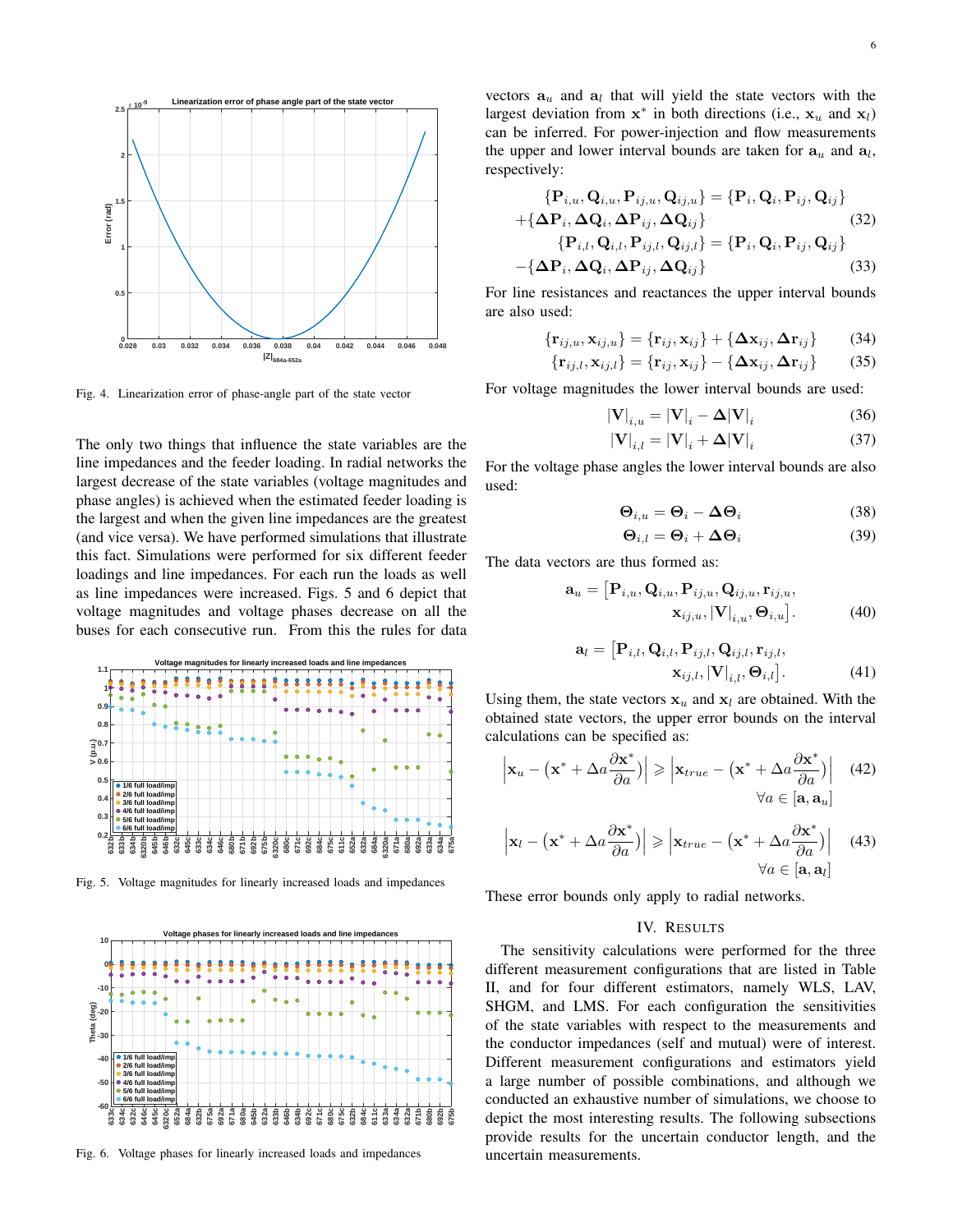TABLE II MEASUREMENT CONFIGURATION FOR VALIDATION

| Configuration | PQ        |            | PQ-PMU    |            | PMU-PQ    |           |
|---------------|-----------|------------|-----------|------------|-----------|-----------|
| Bus ID        | PQ        | <b>PMU</b> | PQ        | <b>PMU</b> | PQ        | PMU       |
| 632           | ٠         |            |           |            | $\bullet$ |           |
| 633           | ٠         |            | ٠         |            | $\bullet$ | Ď         |
| 634           | ٠         |            | ٠         |            |           | ٠         |
| 645           |           |            |           |            | $\bullet$ | ۰         |
| 646           | ٠         |            | $\bullet$ |            |           |           |
| 6320          |           |            |           |            |           | $\bullet$ |
| 671           | $\bullet$ |            |           |            |           | h         |
| 692           | ٠         |            |           |            |           | $\bullet$ |
| 675           | ٠         |            |           |            | $\bullet$ | $\bullet$ |
| 680           | ٠         |            | $\bullet$ |            | $\bullet$ | $\bullet$ |
| 684           |           |            |           | $\bullet$  |           | $\bullet$ |
| 652           | ٠         |            |           |            | ٠         | $\bullet$ |
| 611           |           |            |           |            |           |           |

### *A. Variation of the line length*

The line between buses 6320 and 671 is 1500 feet long. A *±*20% interval accounts for *±*300 feet. Since the line has a three-phase configuration the line impedance matrix has three self-impedances and three mutual-impedances.

*1) Measurement configuration PQ:* Figs. 7 and 8 show the interval of the magnitude and phase parts of the state vector respectively, with respect to the *z*<sup>6320</sup>*−*<sup>671</sup> for the SHGM and WLS estimators. It is clear that the local sensitivity of the two estimators is almost identical.



Fig. 7. Interval of the magnitude part of the state vector due to uncertain **Z**6320*−*<sup>671</sup>



Fig. 8. Interval of the angle part of the state vector due to uncertain **Z**6320*−*<sup>671</sup>

Figs. 9 and 10 show the local sensitivity for the LAV estimator with comparison to WLS. It is clear that the influence of uncertain line length is much smaller when the LAV estimator is used. Further, the uncertainty interval is the largest on



Fig. 9. Interval of the magnitude part of the state vector due to uncertain **Z**6320*−*<sup>671</sup>



Fig. 10. Interval of the angle part of the state vector due to uncertain **Z**6320*−*<sup>671</sup>

buses 633 and 634, the probable reason for this is that the series impedance of the transformer on branch 633 *−* 634 is two orders of magnitude higher than the series impedance of any other branch. The uncertainty spreads across all the buses due to the measurement configuration and the nature of power injection measurement functions (Eqn. 18 and Eqn. 19).

Note that LMS estimator was not added to the comparisons because there are no redundant measurements, i.e. if we construct a subset from the existing measurements the system becomes unobservable.

*2) Measurement configuration PQ-PMU:* In this measurement configuration the effect on the estimated state variables is much smaller for the WLS and SHGM estimators and remains negligible for the LAV estimator as Figs. 11 and 12 show. The results for the LMS estimator are almost identical to SHGM estimator.

*3) Measurement configuration PMU-PQ:* The effect of the uncertain line length on the state vector in this configuration is even smaller than that in the previous two configurations, for all four estimators. Figs. 13 and 14 depict results for WLS and LMS estimators. The two are virtually indistinguishable. We omitted the results for SHGM and LAV, but the results are no different for these two estimators.

The reason for such small influence can be found in the measurement configuration in which PMUs represent the majority of devices. Phase-angle and magnitude measurements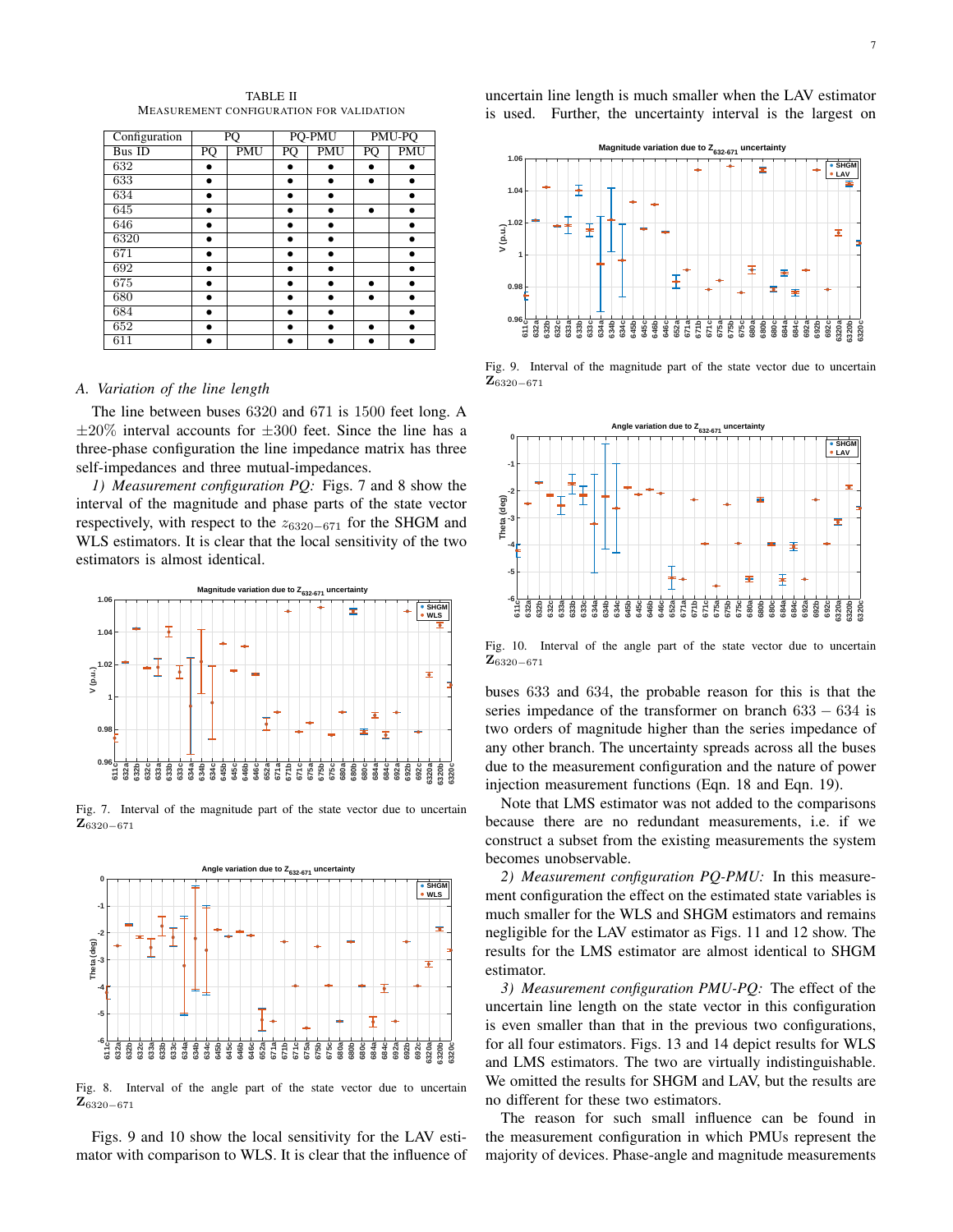

**611c 632a 632b 632c 633a 633b 633c 634a 634b 634c 645b 645c 646b 646c 652a 671a 671b 671c 675a 675b 675c 680a 680b 680c 684a 684c 692a 692b 692c 6320a 6320b 6320c 0.97 0.98** Fig. 11. Interval of the magnitude part of the state vector due to uncertain

**F**<br>**9**<br>> 1.01

÷,

**0.99 1**

**Z**6320*−*<sup>671</sup>

**1.02 1.03 1.04 1.05 1.06**



Fig. 12. Interval of the angle part of the state vector due to uncertain **Z**6320*−*<sup>671</sup>

alone form a linear state-estimation problem, where topology has no effect on the state variables. With the introduction of additional power-injection measurements the topology has an effect on certain state variables, but since the measurements are only placed on a few buses and the influence of topology uncertainty spreads in accordance with Eqn. 18 and Eqn. 19 some buses remain isolated from the uncertainty influence.



Fig. 13. Interval of the magnitude part of the state vector due to uncertain **Z**6320*−*<sup>671</sup>

#### *B. Quality of measurements*

For each of the measurement configurations and different estimators the effect of uncertain measurements was computed. Different measurement weights determine the magnitude of



Fig. 14. Interval of the angle part of the state vector due to uncertain **Z**6320*−*<sup>671</sup>

the others, but to simplify the problem, here all measurements have the same weights.

*1) Measurement configuration PQ:* The variation of the state vector for a *±*20% uncertainty interval on power-injection measurements on bus 671 is shown in Fig. 15 and Fig. 16 for the estimators WLS and SHGM. It is clear that the estimators have a similar local sensitivity. Surprisingly the LAV estimator has a much greater local sensitivity as is depicted in Figs. 17 and 18.



Fig. 15. Interval of the magnitude part of the state vector due to uncertain **PQ***inj−*<sup>671</sup>



Fig. 16. Interval of the angle part of the state vector due to uncertain **PQ***inj−*<sup>671</sup>

*2) Measurement configuration PQ-PMU:* The variation of the state vector for a  $\pm 20\%$  uncertainty interval of the power injection measurement on bus 671 is shown in Figs. 19 20. It is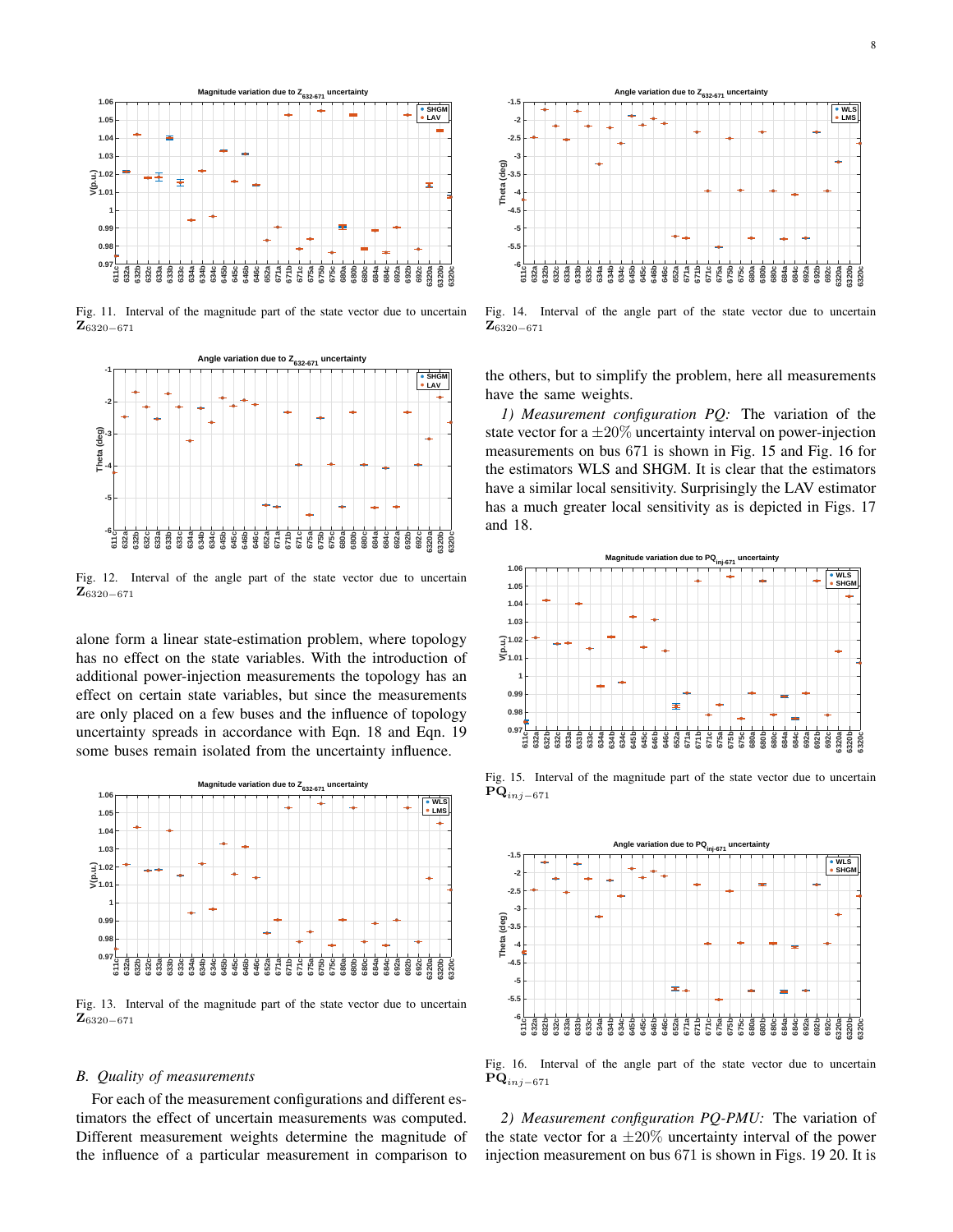

Fig. 17. Interval of the magnitude part of the state vector due to uncertain **PQ***inj−*<sup>671</sup>



Fig. 18. Interval of the angle part of the state vector due to uncertain **PQ***inj−*<sup>671</sup>

clear that the angle-measurement variation is barely observable in both the LAV and SHGM estimators. Interestingly, it can be observed that, similarly to the *PQ* configuration, the LAV estimator has larger local sensitivity on the magnitude part than the SHGM. The WLS and LMS estimators behave much like the SHGM.



Fig. 19. Interval of the magnitude part of the state vector due to uncertain **PQ***inj−*<sup>671</sup>

*3) Measurement configuration PMU-PQ:* Fig. 21 and Fig. 22 show the state vector uncertainty interval for  $\pm 0.01 p.u.$ uncertain phase measurements on bus 634. It is clear that the angle-measurement variation is almost fully translated into the state vector on buses 634 and 633, but remains isolated on the phase part of these two buses. Again, the reasons for



Fig. 20. Interval of the angle part of the state vector due to uncertain **PQ***inj−*<sup>671</sup>

power injection measurement on bus 634 causes a spread of the uncertainty onto the adjacent bus.



Fig. 21. Interval of the magnitude part of the state vector due to uncertain *|***V***|*<sup>692</sup>



Fig. 22. Interval of the angle part of the state vector due to uncertain  $|V|_{692}$ 

# V. CONCLUSION

In this paper we investigated the local sensitivities of estimated state variables with respect to the uncertain line lengths and inaccurate (pseudo-) measurements in a threephase distribution network for different measurement configurations and different estimators. We selected and implemented the approach with a perturbation of the KKT conditions, which is agnostic to the choice of the estimator. The analysis was performed for a full three-phase branch network model. The implemented estimators were LAV, WLS, LMS and SHGM.